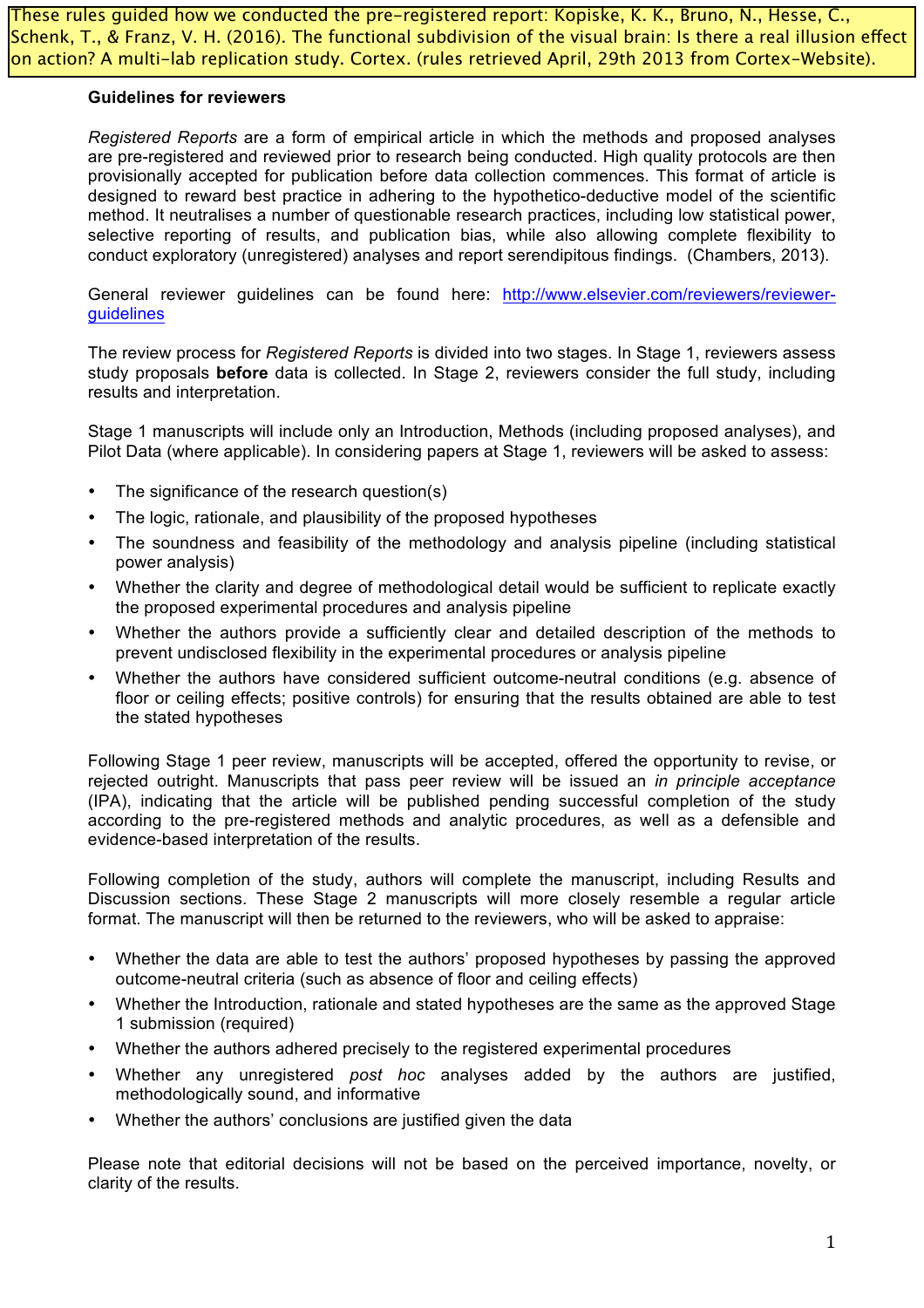## **Guidelines for authors**

*Registered Reports* are a form of empirical article in which the methods and proposed analyses are pre-registered and reviewed prior to research being conducted.

The cornerstone of this article format is that a significant part of the manuscript will be assessed prior to data collection. Initial submissions will include a description of the key research question and background literature, hypotheses, experimental procedures, analysis pipeline, a statistical power analysis (or Bayesian equivalent), and pilot data (where applicable).

Initial submissions will be triaged by an editorial team for scientific significance. Those that pass triage will then be sent for in-depth peer review (Stage 1). Following review, the article will then be either rejected or accepted in principle for publication. Following in principle acceptance (IPA), the authors will then proceed to conduct the study, adhering exactly to the peer-reviewed procedures. When the study is complete the authors will submit their finalised manuscript for re-review (Stage 2) and will upload their raw data and laboratory log to a free and publicly accessible file-sharing service. Pending quality checks and a sensible interpretation of the findings, the manuscript will be published regardless of the results.



# **The review process for** *Registered Reports*

Full manuscript acceptance and publication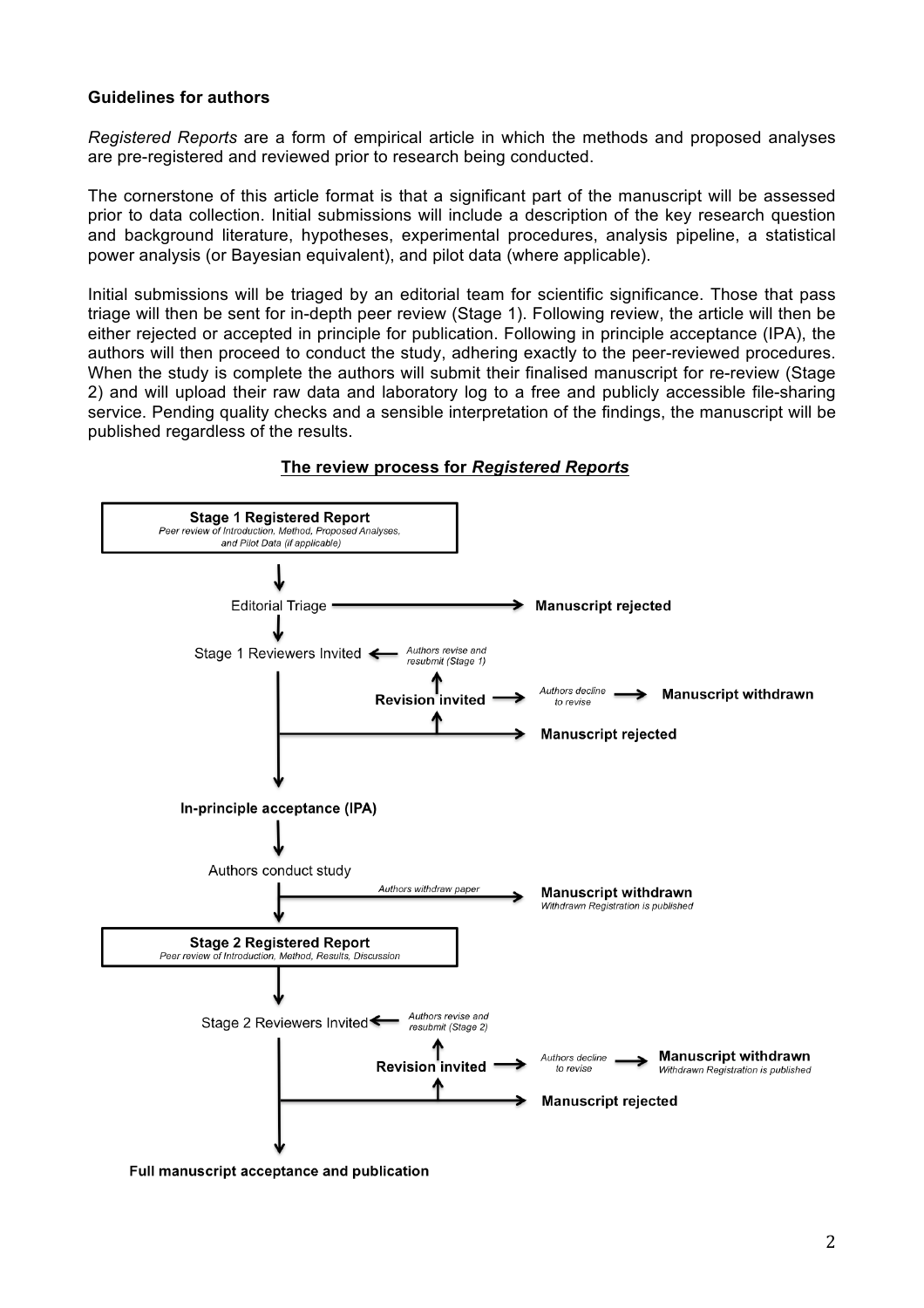## **Stage 1: Initial manuscript submission and review**

Due to the high volume of submissions, the editorial team will select only the most scientifically promising manuscripts for in-depth peer review. Stage 1 submissions should include the manuscript (details below) and a brief cover letter. Authors are welcome to submit presubmission enquires for advice on the likely suitability of a study as a *Registered Report*. However, please note that the editorial board will not agree to send manuscripts for in-depth review until a complete Stage 1 submission has been considered.

The cover letter should include:

- A brief scientific case for consideration. Authors are encouraged to refer to the likely *replication value* of the research (Nosek et al., 2012). High-value replication studies are welcome and will be treated with equal priority to novel studies.
- A statement confirming that all necessary support (e.g. funding, facilities) and approvals (e.g. ethics) are in place for the proposed research. Note that manuscripts will be considered only for studies that are able to commence immediately.
- An anticipated timeline for completing the study if the initial submission is accepted.
- A statement confirming that the authors agree to share their raw data and laboratory log for all published results.
- A statement confirming that if the authors later withdraw their paper, they agree to the Journal publishing a short summary of the pre-registered study under a section *Withdrawn Registrations*.

#### Manuscript preparation guidelines – Stage 1

For general guidelines for manuscript preparation see: http://www.elsevier.com/journals/cortex/0010-9452/guide-for-authors

Initial Stage 1 submissions should include the following sections:

- **Introduction** 
	- $\circ$  A review of the relevant literature that motivates the research question and a full description of the experimental aims and hypotheses. Please note that following IPA, the Introduction section cannot be altered (see below).
- **Methods** 
	- $\circ$  Full description of proposed sample characteristics, including criteria for subject inclusion and exclusion, and detailed description of procedures for defining outliers. Procedures for objectively defining exclusion criteria due to technical errors (e.g. defining what counts as 'excessive' head movement during fMRI) or for any other reasons must be documented, including details of how and under what conditions subjects would be replaced.
	- o A description of experimental procedures in sufficient detail to allow another researcher to repeat the methodology exactly, without requiring further information. These procedures must be adhered to exactly in the subsequent experiments or any Stage 2 manuscript will be summarily rejected. Please note that reviewers at Stage 1 will be asked to specifically consider whether the stated experimental procedures contain sufficient detail to prevent undisclosed procedural flexibility.
	- o Proposed analysis pipeline, including all preprocessing steps, and a precise description of all planned analyses, including appropriate correction for multiple comparisons. Any covariates or regressors must be stated. Consistent with the guidelines of Simmons et al. (2011), proposed analyses involving covariates must be reported with and without the covariate(s) included. Neuroimaging studies must document in advance, and in precise detail, the complete analysis pipeline from raw data onwards. Where analysis decisions are contingent on the outcome of prior analyses, these contingencies must be specified and adhered to. Only pre-planned analyses can be reported in the main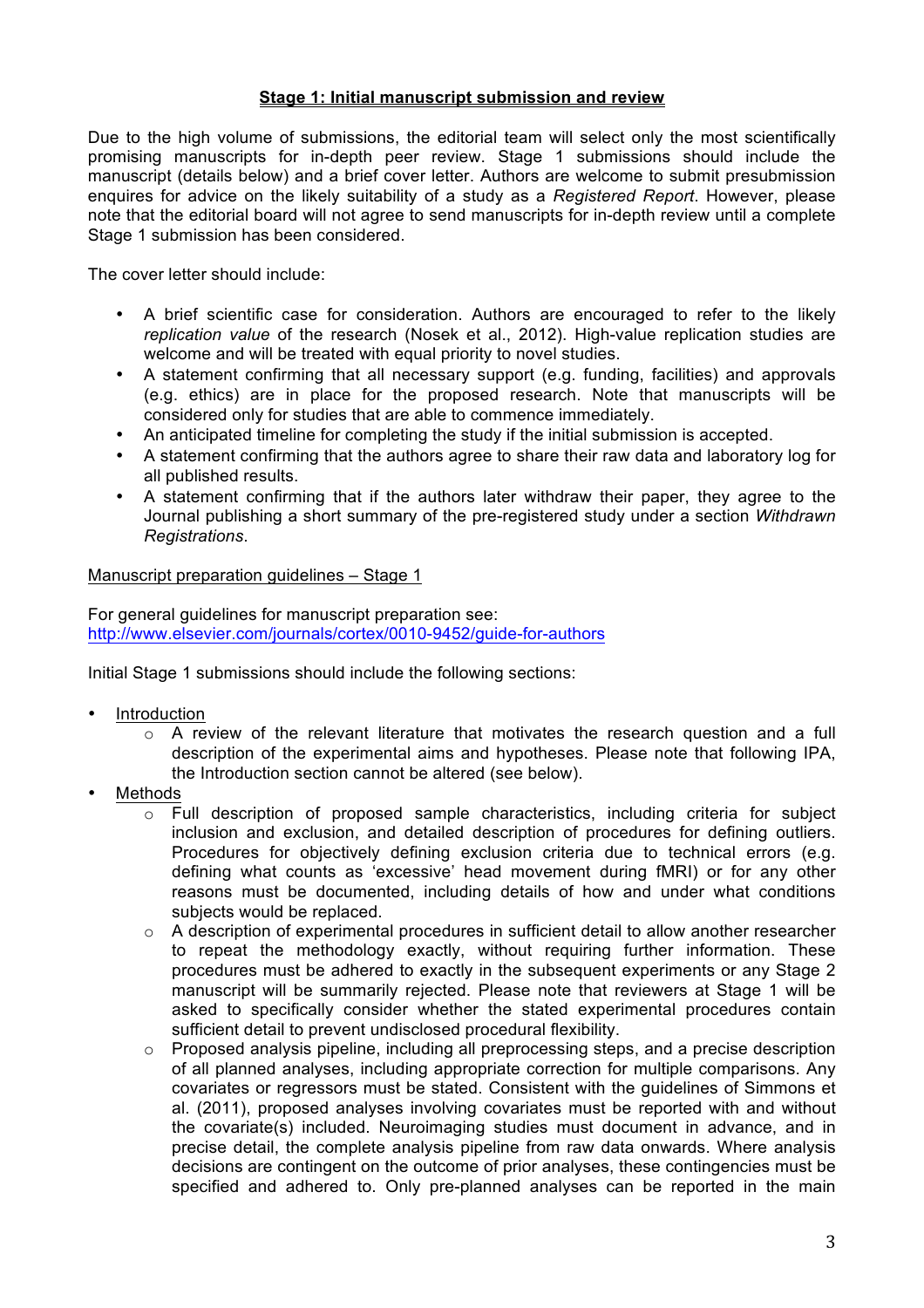Results section of Stage 2 submissions. However, unplanned *post hoc* analyses will be admissible in a separate section of the Results (see below).

- $\circ$  Studies involving Neyman-Pearson inference must include a statistical power analysis. Estimated effect sizes should be justified with reference to the existing literature. To account for existing publication bias, which leads to overestimation of true effect sizes (Hedges and Vevea, 1996; Lane and Dunlap, 1978), power analysis must be based on the *lowest* available or meaningful estimate of the effect size. The *a priori* power (1 − β) must be 0.9 or higher for all proposed statistical tests. In the case of highly uncertain effect sizes, a variable sample size and interim data analysis will be permissible but with inspection points stated in advance, appropriate Type I error correction for 'peeking' employed (Strube, 2006), and a final stopping rule for data collection outlined.
- o For studies involving analyses with Bayes Factors, the predictions of the theory must be specified so that a Bayes factor can be calculated. Authors should indicate what distribution will be used to represent the predictions of the theory and how its parameters will be specified. For example, will you use a uniform up to some specified maximum, or a normal/half-normal to represent a likely effect size (Dienes, 2011), or a JZS/Cauchy with a specified scaling constant (Rouder et al., 2009)? The parameters need not be stated in advance, but where unstated, authors must indicate what aspect of data will be used to set those parameters. For inference by Bayes factors, authors should guarantee testing participants until the Bayes factor is either more than 3 and less than 0.33 to ensure clear conclusions. When using Bayes factors, adjustments for multiple comparisons are not required. For advice on Bayes factors, prospective authors are invited to contact the editorial board: cortex@ed.ac.uk
- o Full descriptions must be provided of any outcome-neutral criteria that are required for successful testing of the stated hypotheses. Such 'reality checks' might include the absence of floor or ceiling effects, or positive controls. Please note that reviewers will be asked to judge whether the manuscript includes sufficient specification of reality checks.
- $\circ$  Timeline for completion of the study and proposed resubmission date if registration review is successful. Extensions to this deadline can be negotiated with the action editor.
- $\circ$  Any description of prospective methods or analysis plans should be written in future tense.
- Pilot Data
	- $\circ$  Optional. Can be included to establish reality checks, effect size estimations, feasibility, or proof of principle. Any pilot experiments will be published with the final version of the manuscript and will be clearly distinguished from data obtained for the main experiment(s).

Stage 1 submissions that are judged by the editorial board to be of sufficient quality and scientific significance will be sent for peer review. In considering papers at the registration stage, reviewers will be asked to assess:

- The significance of the research question(s)
- The logic, rationale, and plausibility of the proposed hypotheses
- The soundness and feasibility of the methodology and analysis pipeline (including statistical power analysis)
- Whether the clarity and degree of methodological detail would be sufficient to replicate exactly the proposed experimental procedures and analysis pipeline
- Whether the authors provide a sufficiently clear and detailed description of the methods to prevent undisclosed flexibility in the experimental procedures or analysis pipeline
- Whether the authors have considered sufficient outcome-neutral conditions (e.g. absence of floor or ceiling effects; positive controls) for ensuring that the results obtained are able to test the stated hypotheses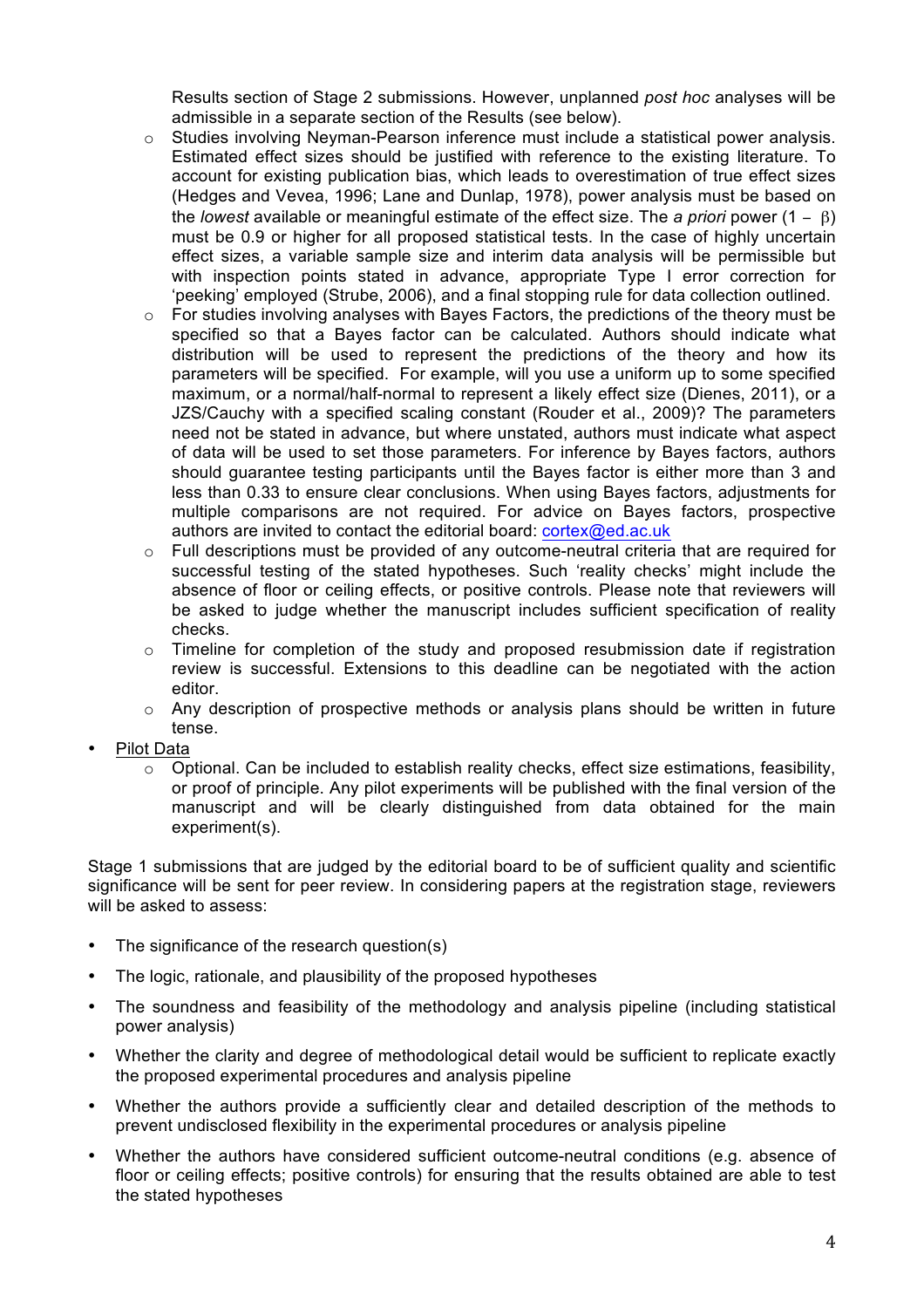Following Stage 1 peer review, manuscripts will be rejected outright, offered the opportunity to revise, or accepted. Manuscripts that pass peer review will be issued an *in principle acceptance* (IPA), indicating that the article will be published pending successful completion of the study according to the exact methods and analytic procedures outlined, as well as a defensible and evidence-bound interpretation of the results.

**Please note that any deviation from the stated experimental procedures, regardless of how minor it may seem to the authors, could lead to rejection of the manuscript.** In cases where the pre-registered protocol is altered after IPA due to unforeseen circumstances (e.g. change of equipment or unanticipated technical error), the authors must consult the editorial board immediately for advice, and prior to the completion of data collection. Minor changes to the protocol may be permitted according to editorial discretion. In such cases, IPA would be preserved and the deviation reported in the Stage 2 submission. If the authors wish to alter the experimental procedures more substantially following IPA but still wish to publish their article as a Registered Report then the manuscript must be withdrawn and resubmitted as a new Stage 1 submission. Note that registered analyses must be undertaken, but additional unregistered analyses can also be included in a final manuscript (see below).

## **Stage 2: Full manuscript review**

Once the study is complete, authors prepare and resubmit their manuscript for full review, with the following additions:

- Submission of raw data and laboratory log
	- $\overline{\circ}$  Raw data must be made freely available in a public repository with a link to the archive provided within the Stage 2 manuscript. Authors are invited to use the Cortex Dataverse resource (http://thedata.harvard.edu/dvn/dv/cortex) but the final decision about which archive to use rests with the authors. Data files should be appropriately time stamped to show that data was collected *after* IPA and not before. Other than pre-registered and approved pilot data, no data acquired *prior* to the date of IPA is admissible in the Stage 2 submission. Raw data must be accompanied by guidance notes, where required, to assist other scientists in replicating the analysis pipeline. Authors are also encouraged to upload any relevant analysis scripts and other experimental materials that would assist in replication (e.g. stimuli & presentation code).
	- o Any supplementary figures, tables, or other text (such as supplementary methods) can either be included as standard supplementary information that accompanies the paper, or they can be archived together with the data. Please note that the raw data itself should be archived (see above) rather than submitted to the journal as supplementary material.
	- $\circ$  The authors must collectively certify in the resubmission Cover Letter that all non-pilot data was collected after the date of IPA. A basic laboratory log must also be provided outlining the range of dates during which data collection took place. This log should be uploaded to the same public archive as the data, with a link provided to the log in the resubmission Cover Letter.
- Background, Rationale and Methods
	- o Apart from minor stylistic revisions, **the Introduction cannot be altered from the approved Stage 1 submission, and the stated hypotheses cannot be amended or appended**. At Stage 2, any description of the rationale or proposed methodology that was written in future tense within the Stage 1 manuscript should be changed to past tense. Any textual changes to the Introduction or Methods must be clearly marked in the Stage 2 submission. Depending on the timeframe of data collection, new relevant literature may have appeared between Stage 1 and Stage 2. Any such literature should be covered in the Discussion.
- Results & Discussion
	- o These will be similar to standard *Research Reports* but with added requirements. The outcome of all registered analyses must be reported in the manuscript, except in rare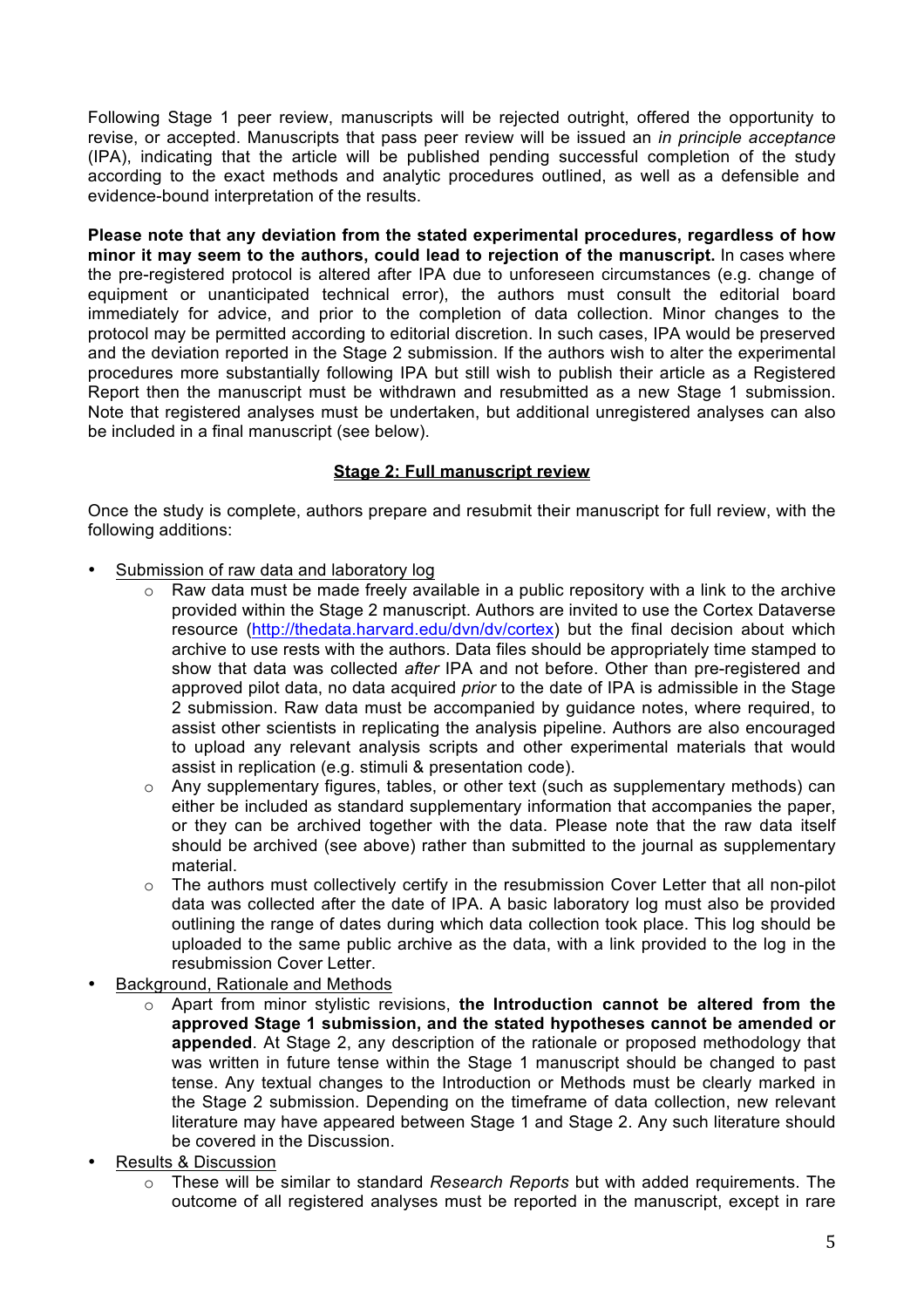instances where a registered and approved analysis is subsequently shown to be logically flawed or unfounded. In such cases, the authors, reviewers, and editor must agree that a collective error of judgment was made and that the analysis is inappropriate. In such cases the analysis would still be mentioned in the Methods but omitted with justification from the Results.

- $\circ$  It is reasonable that authors may wish to include additional analyses that were not included in the registered submission. For instance, a new analytic approach might become available between IPA and full review, or a particularly interesting and unexpected finding may emerge. Such analyses are admissible but must be clearly justified in the text, appropriately caveated, and reported in a separate section of the Results titled "*Post hoc analyses*". Authors should be careful not to base their conclusions entirely on the outcome of statistically significant *post hoc* analyses.
- o Authors will be required to report exact *p* values and effect sizes for all inferential tests using the Neyman-Pearson approach.

The resubmission will ideally be considered by the same reviewers as in the *registration* stage, but could also be assessed by fresh reviewers. In considering papers at Stage 2, reviewers will be asked to decide:

- Whether the data are able to test the authors' proposed hypotheses by passing the approved outcome-neutral criteria (such as absence of floor and ceiling effects)
- Whether the Introduction, rationale and stated hypotheses are the same as the approved Stage 1 submission (required)
- Whether the authors adhered precisely to the registered experimental procedures
- Whether any unregistered *post hoc* analyses added by the authors are justified, methodologically sound, and informative
- Whether the authors' conclusions are justified given the data

**Crucially, reviewers will be informed that editorial decisions will not be based on the perceived importance, novelty or clarity of the results.** Thus while reviewers are free to enter such comments on the record, they will not influence editorial decisions.

#### Manuscript withdrawal and *Withdrawn Registrations*

It is possible that authors with IPA may wish to withdraw their manuscripts following or during data collection. Possible reasons could include technical error or an inability to complete the study due to other unforeseen circumstances. In all such cases, manuscripts can of course be withdrawn. However, the journal will publicly record each case in a section called *Withdrawn Registrations*. This section will include the authors, proposed title, the abstract from the approved Stage 1 submission, and brief reason(s) for the failure to complete the study. Partial withdrawals are not possible; i.e. authors cannot publish part of a registered study by selectively withdrawing one of the planned experiments. Such cases must lead to withdrawal of the entire paper.

#### Incremental Registrations

Authors have the option to add experiments to approved submissions. In such cases the approved manuscript will be considered accepted for publication, and authors will be able to propose additional experiments for Stage 1 consideration. Where these experiments would extend the approved submission (as opposed to being part of new submissions), the editorial team will seek to fast-track the review process. This option may be particularly appropriate where an initial experiment reveals a major serendipitous finding that warrants follow-up within the same paper. In cases where an incremented submission is rejected (at either Stage 1 or 2), authors will retain the option of publishing the most recently approved version of the manuscript. For further advice on specific scenarios for incremental registration, authors are invited to contact the editorial board (cortex@ed.ac.uk).